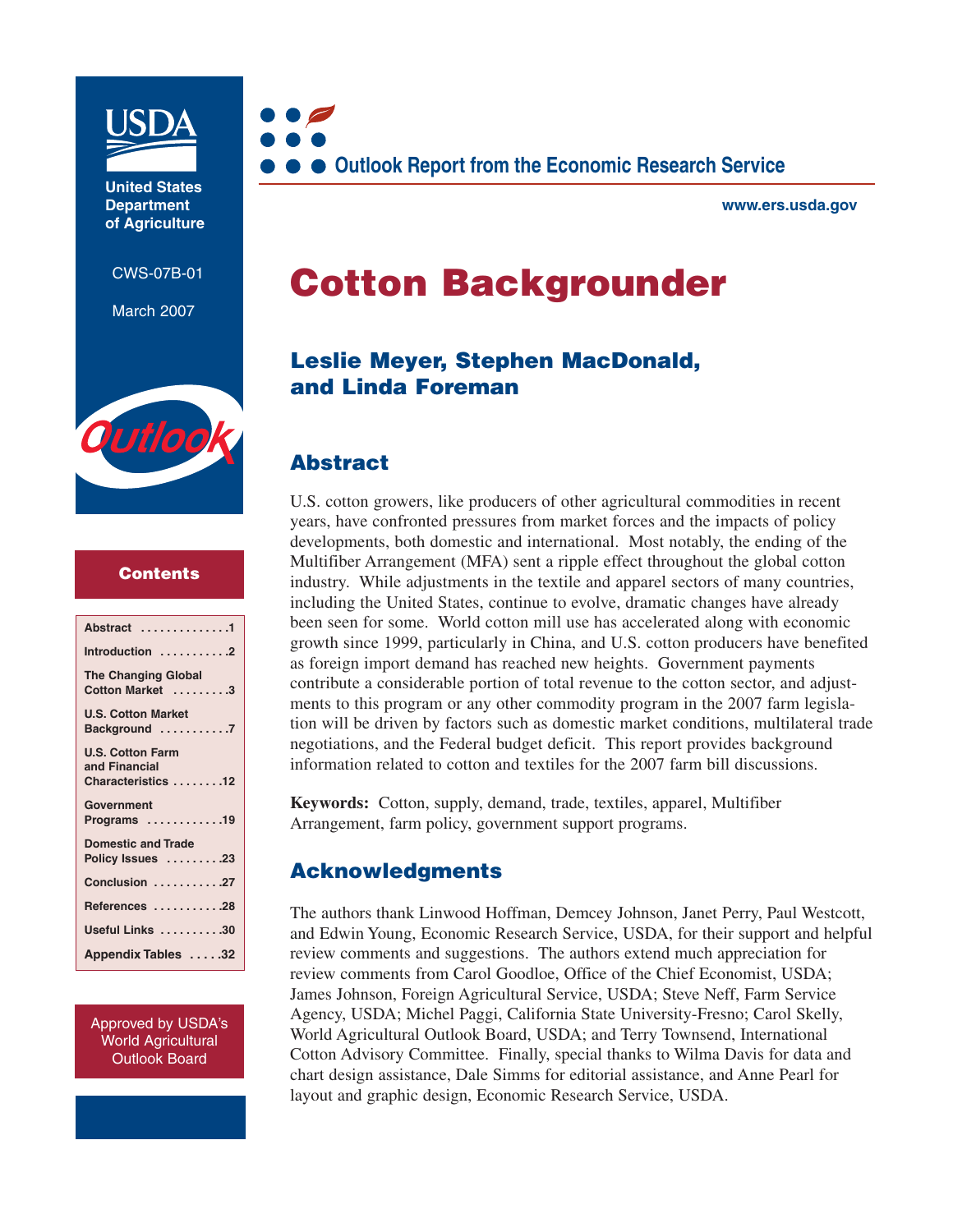### **Introduction**

Cotton is the single most important textile fiber in the world, accounting for about 40 percent of all fibers produced. On average, the United States produces 20 percent of the global cotton production, and is the leading supplier in the international market. However, the U.S. cotton sector has faced a number of challenges as it shifts from a domestic-oriented market to one focused largely on the global marketplace. Domestic mill demand has declined significantly from only a decade ago as competition from imported textile and apparel products has risen dramatically. Meanwhile, export demand has increased rapidly with the recent expansion of global textile production.

U.S. cotton production reached consecutive records during the 2004 and 2005 seasons, with rising global cotton demand providing a home for much of the increased output. However, the growing use of better crop production technologies overseas may narrow the gap between foreign production and mill use, constraining growth in foreign import demand and U.S. cotton exports. Meanwhile, debate over trade policy and the sustainability of current farm programs are a source of uncertainty for U.S. agricultural commodities in general and the cotton sector in particular.

This report, part of a series of ERS background reports on various commodities, surveys the cotton environment leading up to the congressional debate over the 2007 farm bill. The report analyzes the competition between crops for domestic farmland, and the international supply and demand for cotton products. Also covered are domestic and trade policy, farm program costs, and operating and financial characteristics of U.S. farms producing cotton.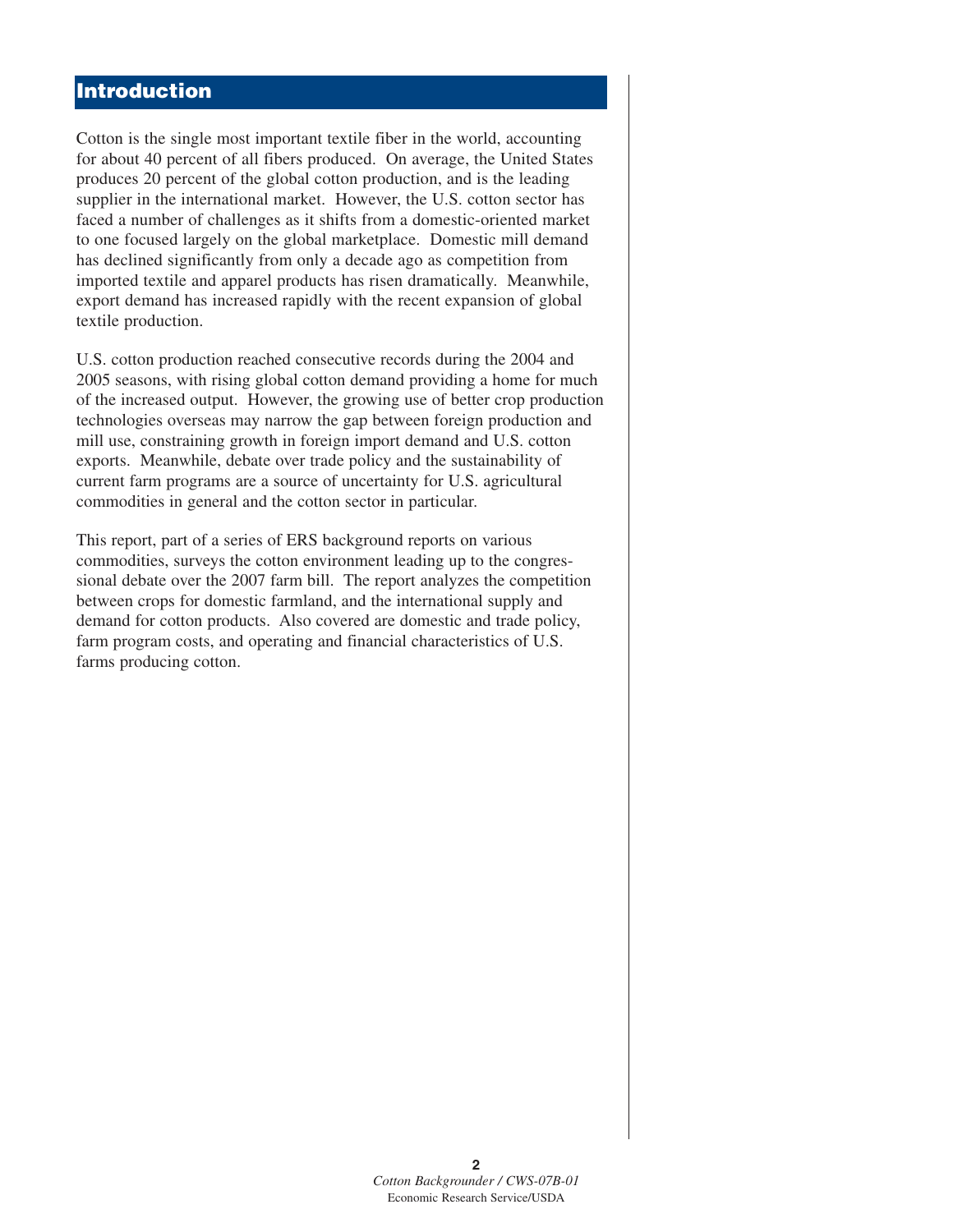# **The Changing Global Cotton Market**

World cotton production and mill use have soared to record highs in recent years. As yield-enhancing technology has helped reduce the cost of producing cotton around the globe, rising petroleum prices have further shifted relative fiber prices to favor cotton versus polyester. With yield prospects higher than in the past, farmers around the world have been more willing to devote area to cotton, further easing the ability of the global cotton sector to meet growing world demand for textiles. Robust global economic growth, particularly in developing Asian markets, combined with a steadier share for cotton in world fiber use, has boosted gains in cotton mill use to extraordinary rates in recent years (appendix table 1).

# **New Technology Attracting Cotton Acreage**

Area planted globally to cotton remained above 85 million acres (34 million hectares) for the third consecutive year in 2006, its strongest performance in over 75 years. Around the world, new technology has made cotton more attractive to farmers in many countries, while policy reforms in other countries have increased farmers' willingness to plant cotton. Outside the United States, the spread of Bt cotton has recently revolutionized India's cotton sector just as China's adoption has run its course. The cost savings of Bt cotton brought millions of hectares back into cotton production in eastern China, and has also helped India's cotton area rebound by more than 1 million hectares. Bt cotton has also been adopted in smaller producing countries like Australia, Argentina, Mexico, and South Africa.<sup>1</sup>

Sub-Saharan Africa's cotton area rose strongly after the 1994 devaluation of the Communauté française d'Afrique (CFA) franc. More recently, reforms in non-franc zone countries have also been important, and area in the region overall has risen more than 1 million hectares since 2000 (Meyer et al., 2005). Developments in Central Asia's cotton sector have been less dramatic, although yields and area in the region have been rising recently for the first time since the collapse of the former Soviet Union. While steady production gains by sub-Saharan Africa briefly made that region the largest export competitor for the United States in 2003, Central Asia's rebound has kept the two regions' exports essentially equal since then.

With technology sustaining global cotton area and improving yields, world cotton production has reached new heights. During the latter half of the 1990s, global production averaged 89 million bales (1 bale = 480 pounds). However, during the first half of the 2000s, the average was nearly 15 million bales higher at 103 million—including a record of 120 million bales in 2004/05. The world's four largest cotton-producing countries are China, the United States, India, and Pakistan, together accounting for nearly 70 percent of world production over the last 3 years (fig. 1). Other major cotton producers include Uzbekistan, Brazil, and Turkey.

<sup>1</sup>For more information on Bt cotton in India, see Landes et al., 2005. For more information about Bt cotton in other countries, see James, 2005.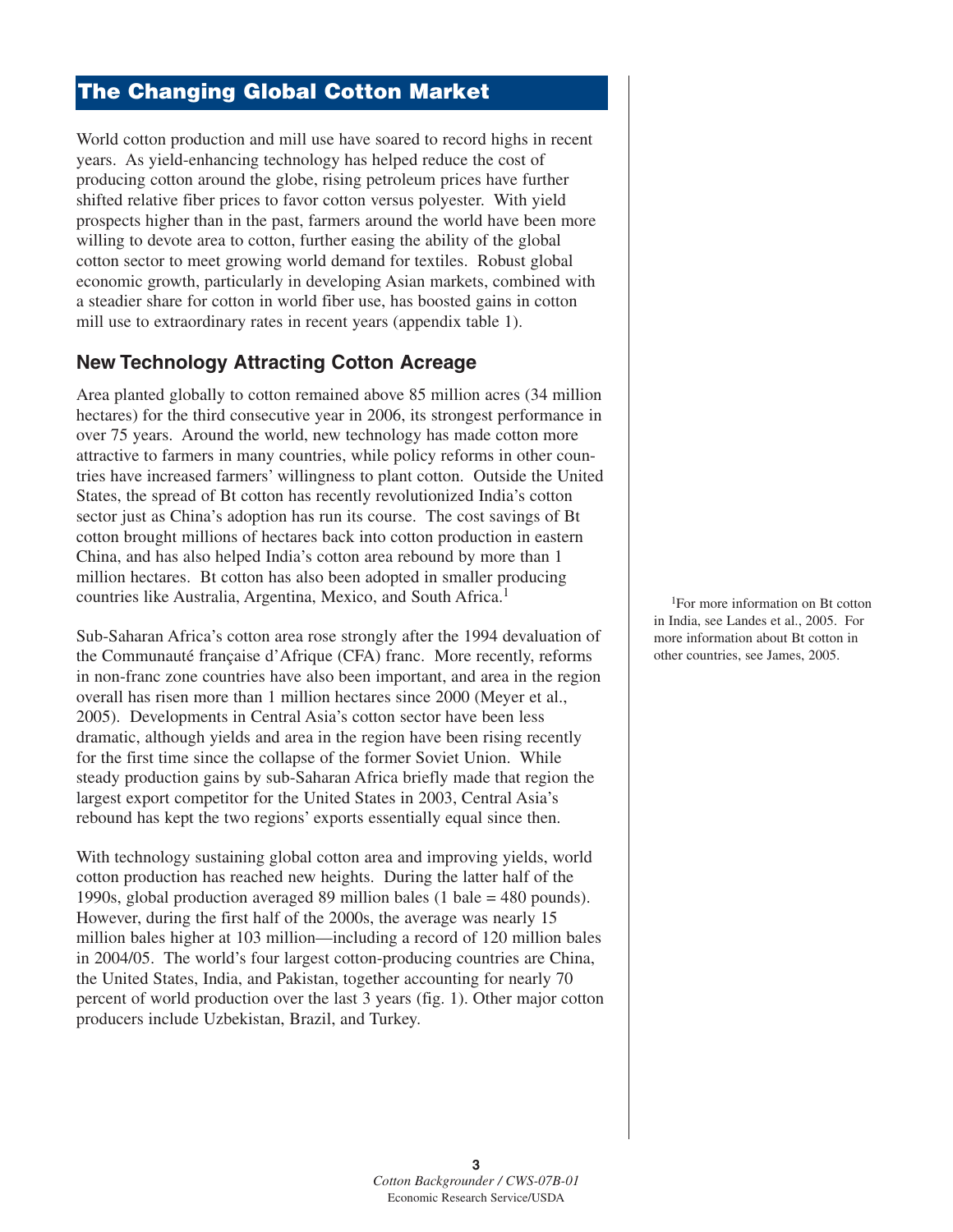#### Figure 1 **World cotton production, 2003-05**



Source: USDA, Foreign Agricultural Service, Production, Supply, and Distribution Database.

# **Global Economic Growth Spurs Cotton Use**

World GDP has been expanding at an above-average rate since 2002, averaging 4.4 percent annually according to the International Monetary Fund, compared with a 1970-99 average of 3.6 percent. Furthermore, these gains have been concentrated in developing Asia, where lower per capita incomes mean a higher income elasticity of clothing demand. As a result, growth in total world fiber use has surged well above its longrun 2.9-percent annual growth rate, averaging 5.4 percent per year since 2002.<sup>2</sup> Cotton mill use has been growing as much as 11 percent annually during this time, as a robust global economy and favorable relative fiber prices came together to a greater extent than at any time in the last 20 years. Between 1999/2000 and 2005/06, world cotton mill use rose 25 million bales to nearly 116 million.

While virtually every country has a textile industry that meets at least part of its clothing demand, some have a strong export focus as well. Accordingly, the geographic distribution of gains in industrial cotton demand for textile production since 1999/2000 has been uneven as textile exporters have come to account for a larger share of global textile production. The world's three largest cotton-consuming countries—China, India, and Pakistan accounted for 60 percent of global cotton mill demand over the last 3 years (fig. 2). China's increased mill use dwarfs that of any other country, with a 25-million-bale increase between 1999/2000 and 2005/06. Pakistan and India have seen their mill use rise by 4 and 3 million bales in that time. Turkey's mill demand is more than 1 million bales higher, while Bangladesh and Southeast Asia are each about 1 million bales higher. Some smaller countries—including Syria, Egypt, and Argentina—also increased use in recent years.

In addition to growing textile exports, increased domestic demand for clothing is driving increased cotton mill use in most of these regions. Areas with declining mill demand, on the other hand, have been largely driven by developments in textile trade rather than domestic demand. While domestic demand for textiles in the United States has tended to rise, it has not been growing as strongly as in developing Asia. However, U.S. mill use of cotton has fallen as imported cotton products increasingly supplant goods produced

2See MacDonald and Vollrath, 2005, for more details on the factors driving global fiber and cotton consumption.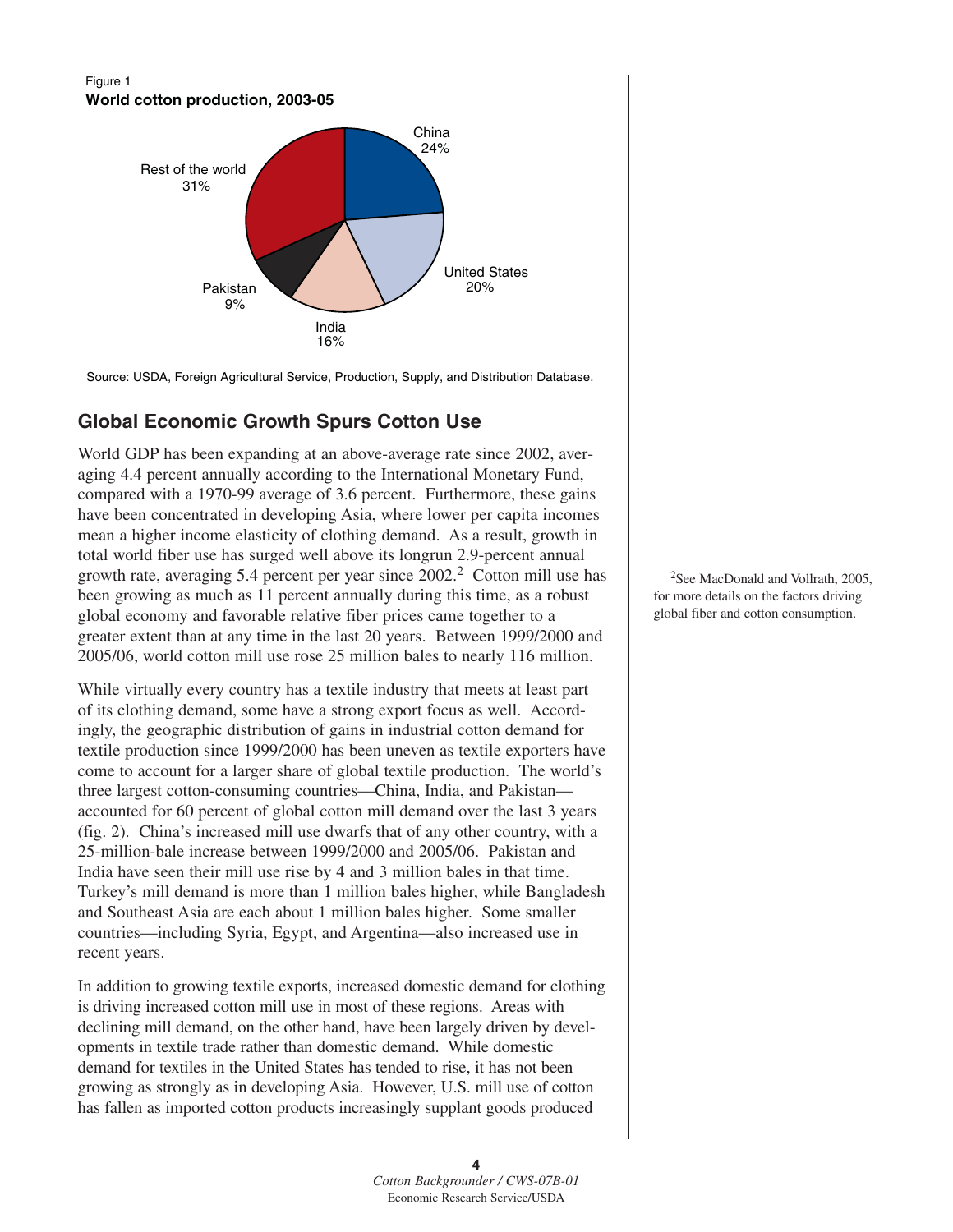#### Figure 2 **World cotton mill use, 2003-05**



Source: USDA, Foreign Agricultural Service, Production, Supply, and Distribution Database.

in North America. Lower industrial mill use of cotton has also occurred in the EU, Russia, Mexico, Japan, and South Korea. Textile trade reforms, like the end of the Multifiber Arrangement (MFA) quotas in December 2004, account for some of this shift in cotton mill demand, but the trend is longstanding.

# **Trade's Rising Importance**

With cotton mill demand growing dramatically, international trade is increasingly important in global cotton markets. Not only has the liberalization of textile trade helped boost world cotton demand through increased efficiency, but geographic shifts in cotton mill use have increased the role of trade in meeting the global textile industry's need for cotton. Imported cotton comprised a larger share of the world's cotton mill use in 2005/06 than in any year since the 1980s. Also, world cotton stocks outside of China have been rising in recent years, partly as a consequence of real interest rates that have been at their lowest levels since the mid-1970s, but possibly also reflecting the increasing role of trade and just-in-time inventory management in manufacturing.

World trade's importance to cotton has rebounded in recent years as China's and (to a lesser extent) Pakistan's textile sectors have grown substantially faster than their cotton production (fig. 3). In 1999/2000, 30 percent of the cotton consumed in the world was first shipped across international borders; by 2005/06, this share had risen to 38 percent. China's imports have surged from negligible levels in 1999/2000 to 19 million bales in 2005/06. With these imports, the tariff-rate quota (TRQ) negotiated with China's 2001 World Trade Organization (WTO) accession (4.5 million bales) has turned out to account for only a small proportion of China's import needs. However, the TRQ is 2.6 times larger than China's average imports during the 10 years prior to its accession. China has opened additional TRQs regularly in recent years, which has increased the role of traded cotton in world cotton mill demand to levels not seen on a sustained basis since the late 1970s.

On the export side of the world trade equation, the United States has accounted for the lion's share of global gains, with 11 million bales of increased exports since 1999/2000 (fig. 4). India's exports are also on the upswing, 3 million bales higher in 2005/06 than in 1999/2000, and sub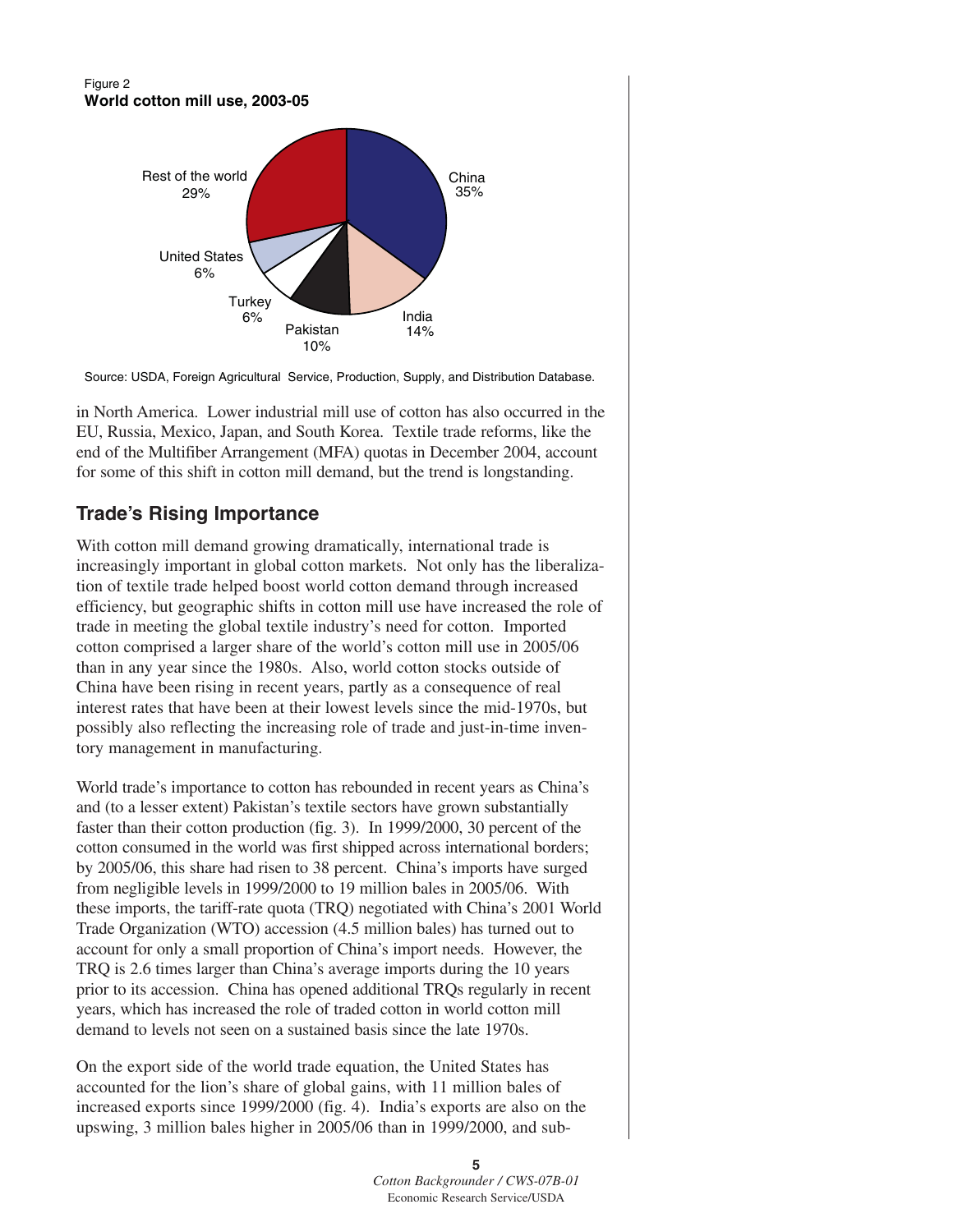Saharan Africa's exports grew nearly 2 million bales, a 50-percent increase. Central Asia's exports are also higher, after falling for several years; the region's 2005/06 exports were 800,000 bales higher than in 1999/2000. In addition, Brazil's exports reached levels not seen since the late 1960s, 2 million bales higher than in 1999/2000.

More than half the world's cotton is now imported by countries that also produce significant amounts of cotton. Early in the 1990s, only 15 percent of world imports went to cotton-producing countries. Therefore, the world market has become increasingly dominated by countries potentially interested in the well-being of their own cotton sectors. This occurred just as U.S. cotton production became significantly more dependent on the world market. Traditionally, trade barriers to cotton have been low around the world, but as markets have shifted, the average tariff facing U.S. cotton exports has risen, and the importance of open and fair trade has grown.



Note: These 5 countries account for 75 percent of world exports. Franc Zone includes Benin, Burkina Faso, Cameroon, Chad, Central African Republic, Cote d'Ivoire, Mali, Senegal, Togo, and Niger.

Million bales (annual average)

Source: *World Agricultural Supply and Demand Estimates*, WAOB, USDA.

**6**

*Cotton Backgrounder / CWS-07B-01* Economic Research Service/USDA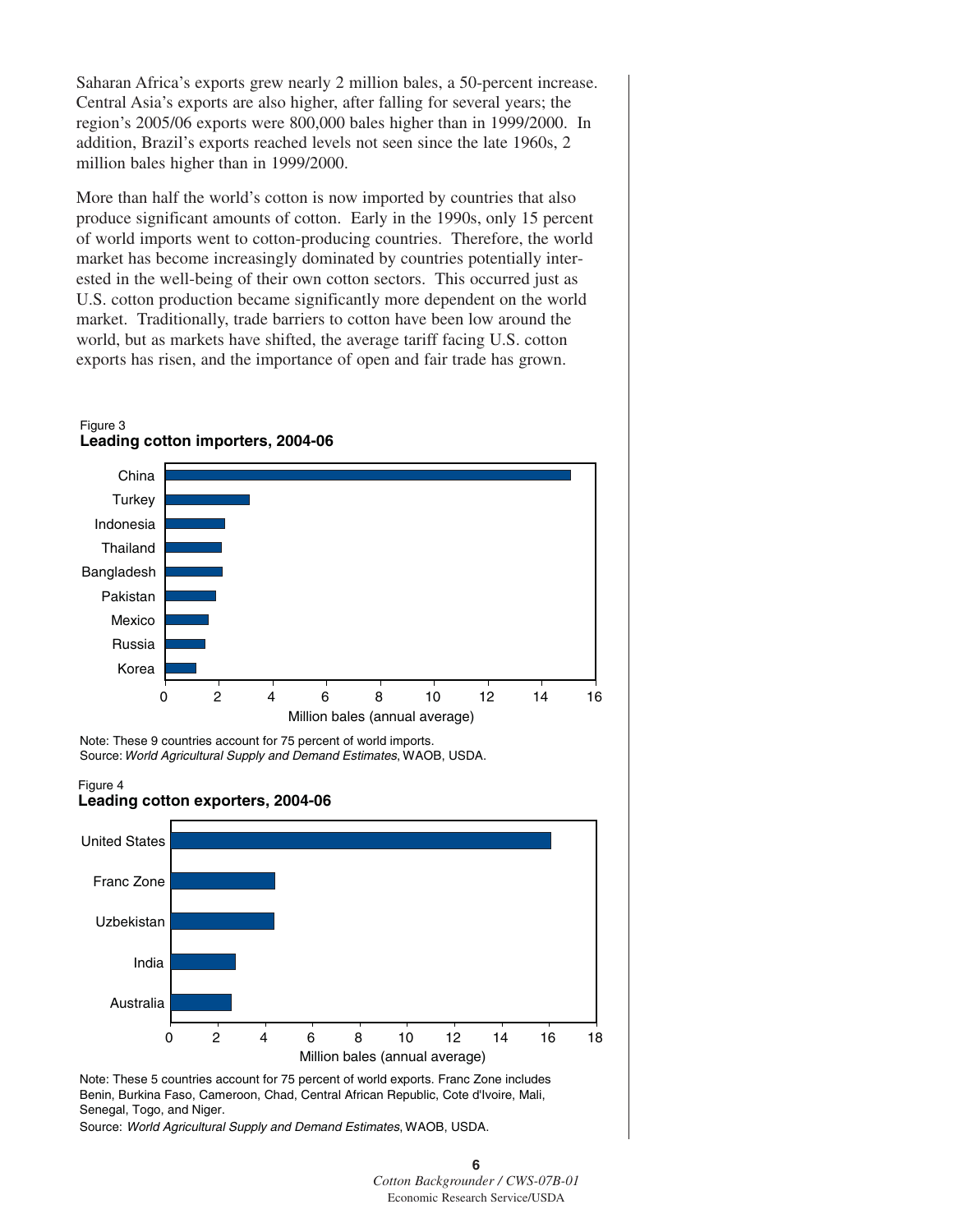# **U.S. Cotton Market Background**

The U.S. cotton sector has experienced dramatic changes in supply and demand over the past decade. While technology has boosted cotton productivity in the United States, demand prospects have shifted from a domestic market sourced mainly with U.S. cotton to an export-oriented market where U.S. raw cotton helps supply a growing consumer demand for cotton products around the globe (appendix table 2).

Cotton is produced across 17 Southern States—from Virginia to California—but is increasingly concentrated. Major area concentrations occur on the Texas Plains; in the Mississippi, Arkansas, and Louisiana Delta; California's San Joaquin Valley; central Arizona; and southern Georgia (fig. 5). In 2002, the latest year for which census data were available, the number of farms harvesting cotton had declined 26 percent from 1997, while the area per farm had expanded 22 percent. The predominant type of cotton grown in the United States is American upland—which accounts for about 97 percent of U.S. production—with the balance commonly referred to as American Pima or extra-long staple (ELS). ELS cotton is produced chiefly in California, with small amounts grown in southwest Texas, New Mexico, and Arizona.

# **Demand for U.S. Cotton Shifting**

U.S. cotton demand has reached new heights during the past several seasons and become more dependent upon the strength of economic conditions around the world. During the 1990s, cotton mill use in the United States accounted for 60 percent of the total demand for U.S. cotton, while exports accounted for the remainder (fig. 6). Cotton exports have become more important—accounting for about 70 percent of U.S. cotton demand over the last several seasons—as restructuring in the U.S. textile industry continues to unfold. U.S. cotton mill use peaked in 1997/98 at a record 11.3 million



Source: USDA/ERS.

Figure 5

**7** *Cotton Backgrounder / CWS-07B-01* Economic Research Service/USDA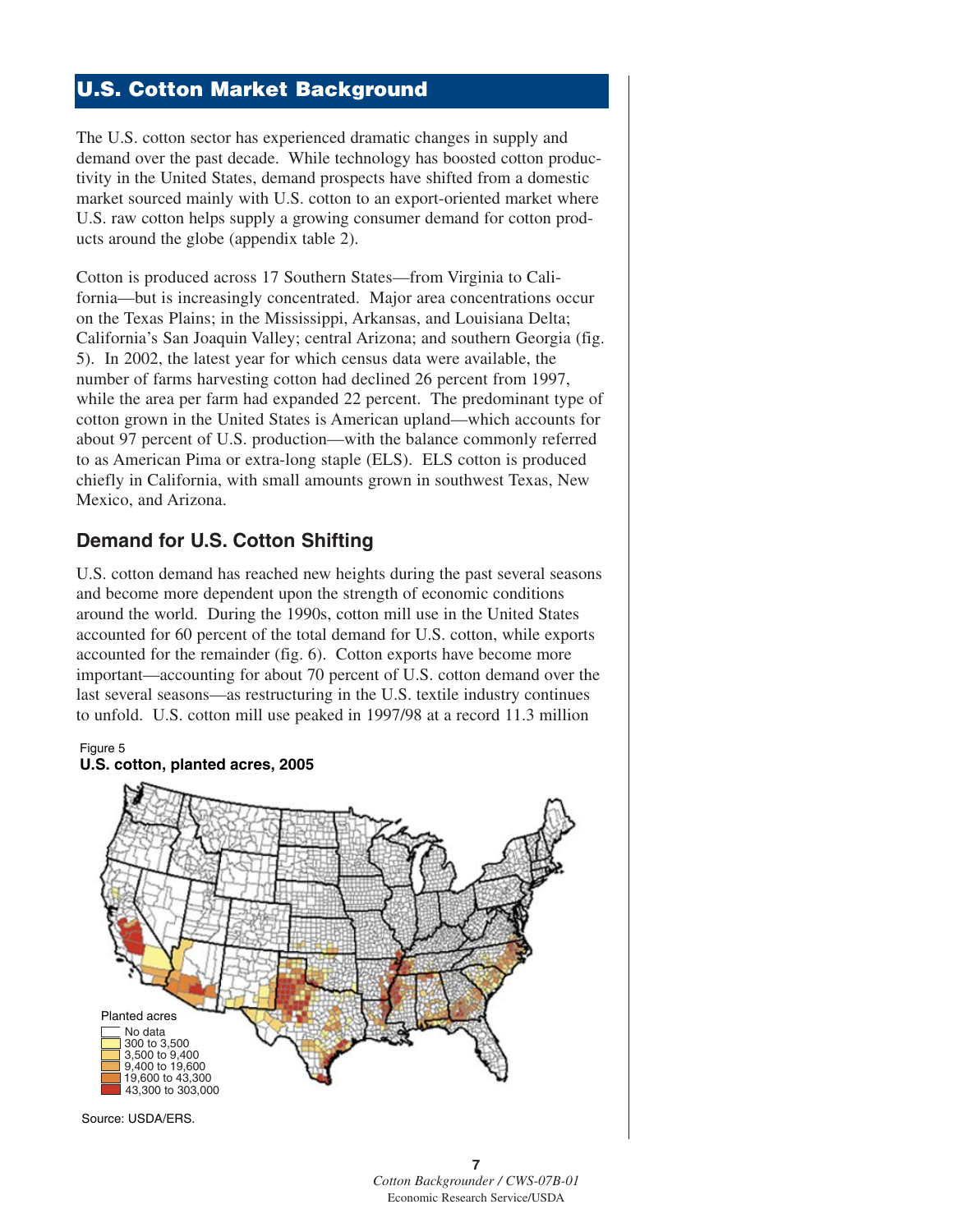#### Figure 6 **Demand for U.S. cotton and U.S. share of world mill use**



Note: 2006 is estimated. Source: *World Agricultural Supply and Demand Estimates*, WAOB, USDA.

bales, but has since been cut by more than half as lower trade barriers and lower labor costs outside the United States boosted apparel imports.

The United States remains the leading cotton exporter to the world, accounting for 40 percent of global cotton trade over the last 5 years. The expansion of global cotton mill use—particularly in China—has altered world cotton trade in general and U.S. cotton exports specifically. China has reemerged as the leading importer of U.S. cotton over the last several years as their cotton mill use has outpaced cotton production. During the 2003-05 seasons, China, Turkey, and Mexico were the leading importers of U.S. cotton, with shipments to China far exceeding any other country.

Despite the dramatic gains posted in U.S. export volumes and global trade shares over the past 5 years, total demand (mill use plus exports) for U.S. cotton as a share of world mill use has remained stable (fig. 6). The increase in U.S. exports has been offset by a decline in U.S. mill use, resulting in U.S. cotton's share of global use equaling about 20 percent over the last 5 years. This share is projected to decline in 2006/07 as foreign countries draw down stocks to fill rising demand.

# **Domestic Retail Demand Rises As Cotton Textile Imports Expand**

U.S. domestic retail demand for cotton (mill use plus net textile trade) in calendar year 2006 continued its upward trend, although at a slower pace than in 2005 (fig. 7). The final removal of all remaining MFA apparel quotas in January 2005 resulted in a significant expansion of imported textile and apparel products in 2005, reaching 10.5 billion pounds. In 2006, these imports rose for the 18th consecutive year to nearly 11 billion pounds. These rising imports provided increased competition for the domestic industry as U.S. cotton fiber mill use declined once again and textile exports were about unchanged for the fourth consecutive year.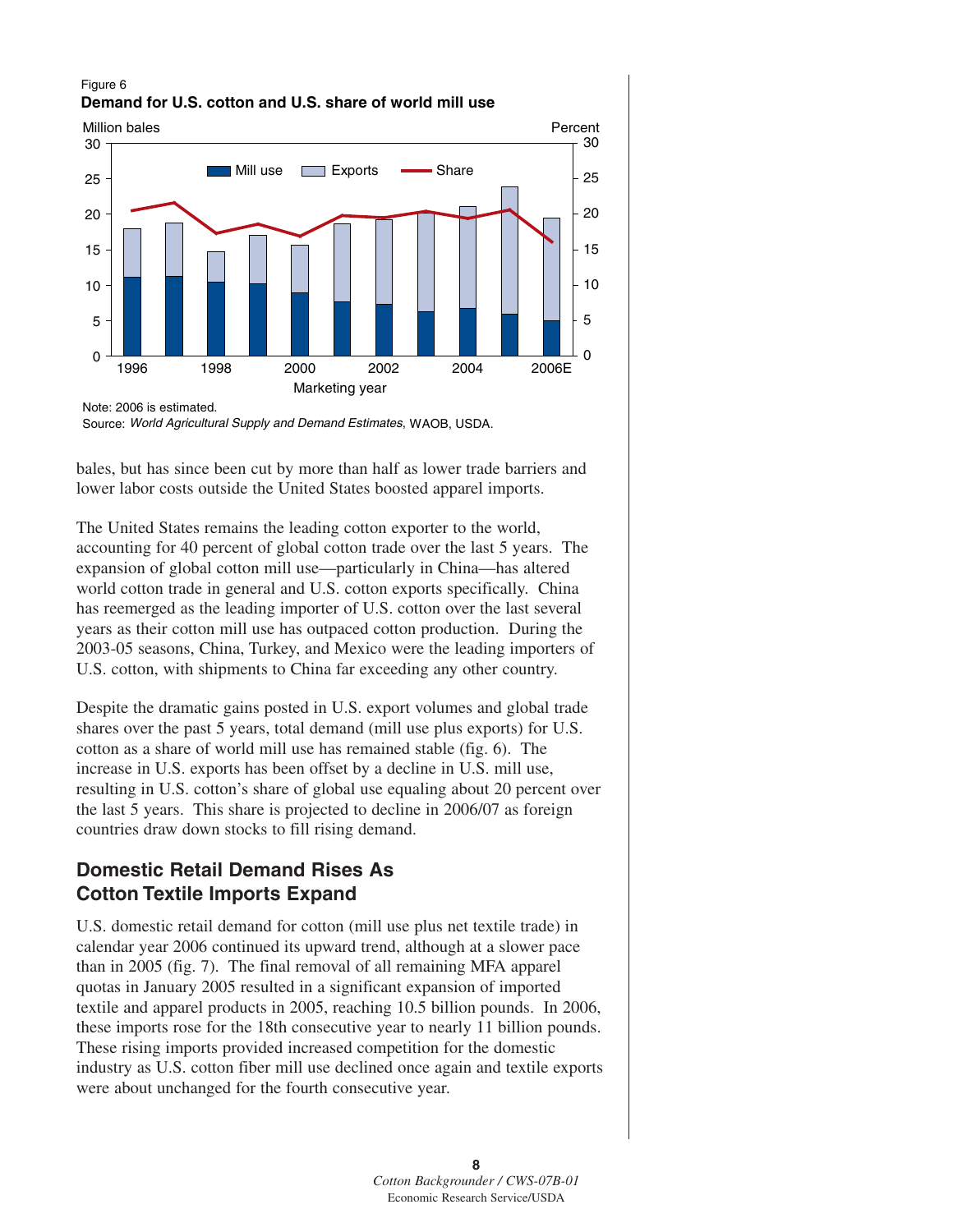#### Figure 7 **U.S. cotton mill use and cotton-equivalent of net textile imports**

Billion pounds



Source: Economic Research Service, USDA and Bureau of the Census, USDC.

As a proxy for retail sales, domestic cotton demand reached 11.2 billion pounds in 2005, 9 percent (894 million pounds) above the previous calendar year. Domestic retail cotton demand was fueled by lower-priced imported products and had risen for 4 consecutive years. Comparable gains have not been seen for nearly a decade, when the effects of the North American Free Trade Agreement (NAFTA) were most pronounced. In 1997, domestic cotton demand rose 10 percent and the gain amounted to 808 million pounds. Similarly in 1992, demand rose 14 percent from the year before, for an increase of 889 million pounds. However, these earlier years were fueled by gains in both imports and mill use, a much different environment than today. In 2006, domestic cotton demand continued higher, reaching a record 11.3 billion pounds.

With net imports of cotton textile and apparel products expanding considerably, U.S. cotton mill use accounted for only 23 percent of total domestic demand in 2006, compared with 62 percent in 1997. Meanwhile, the surge in imports pushed per capita cotton demand to nearly 38 pounds in 2006, similar to 2005. However, in 2006, only 9 pounds of this total was spun by the U.S. textile industry, the lowest share ever.

# **Upland Cotton Acreage Variable, But Regional Shares Stable**

U.S. upland cotton planted area has averaged about 14 million acres over the past 15 years. However, significant variations can occur annually as a result of weather, prices, and the flexibility given to producers under government programs. Since 1996/97, upland cotton area has ranged between 13.1 and 15.5 million acres, but has been closer to the lower end of this range in recent years. In fact, during the first 4 years under the 2002 Farm Act, upland area ranged between 13.3 and 14.0 million acres as net return expectations for cotton and competing crops kept upland area about unchanged. However, about 15 million acres were planted in 2006/07,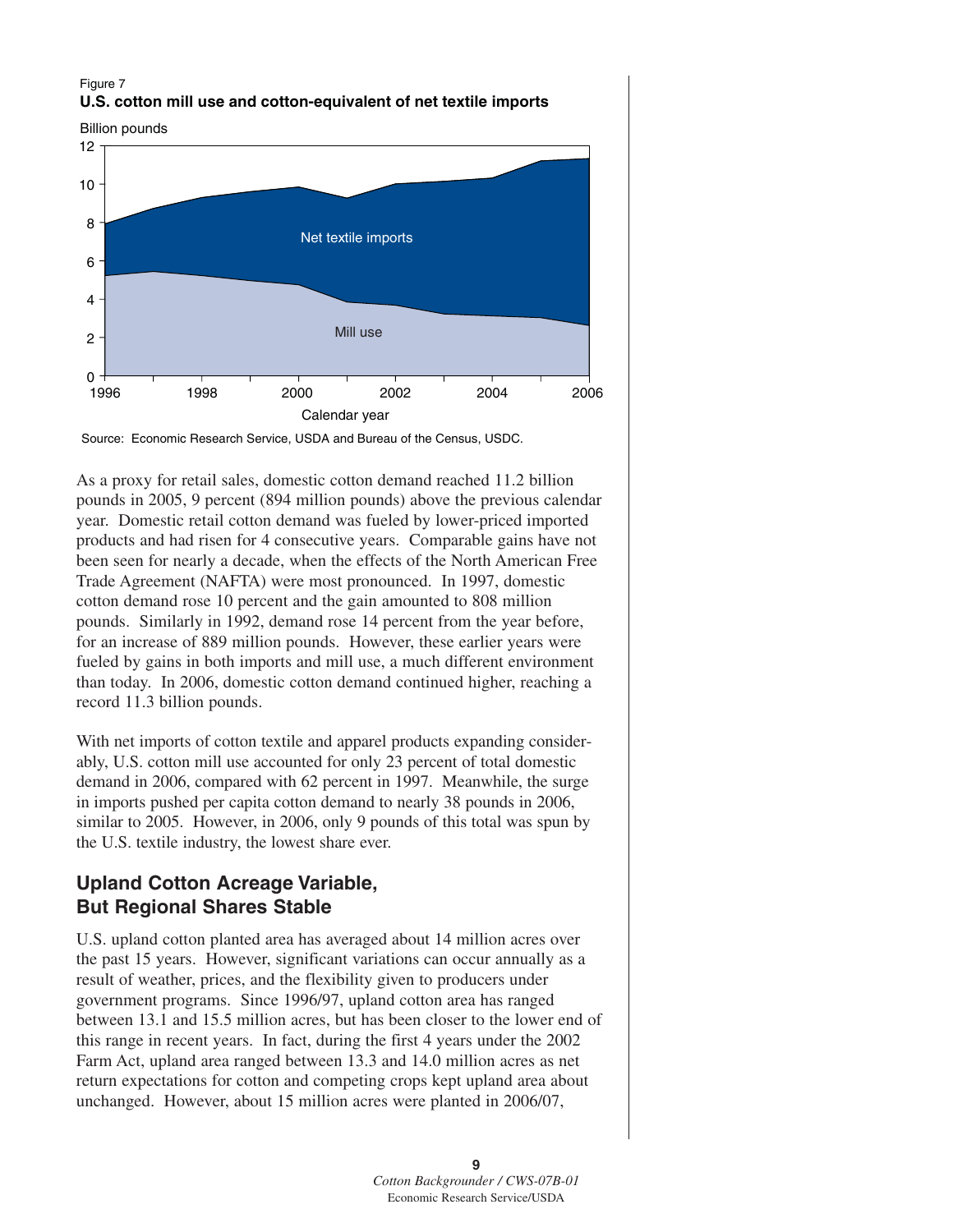following consecutive successful seasons and rising energy prices that limited some alternative crops.

Regionally, cotton acreage shares have been relatively stable since the mid-1990s, when area had already returned to the eastern half (Southeast and Delta regions) of the U.S. Cotton Belt (fig. 8). Several factors contributed to the reversal of cotton's move westward (Southwest and West) for decades. First, the success of the boll weevil eradication program that began in the Southeast in the late 1970s and continued throughout much of the 1980s meant that cotton was once again viable there. Also, many Delta farmers adopted short-season production systems that improved yields and net income by reducing the crop's susceptibility to weather and insect damage. In addition, long periods of drought in the 1980s and early 1990s in the western United States severely limited water supplies available for cotton and other crops.

Over the past decade, the Southeast and Delta have accounted for 23 and 27 percent, respectively, of the U.S. upland cotton area, a significant gain from the 1980s when these regions combined for less than one-third of the total area. The Southwest accounts for about 44 percent of upland cotton area while the West contributes the remaining share. The Southeast has increased cotton planted acreage at the expense of corn and soybeans, while upland area in the West has shifted to more permanent tree crops.

# **Recent Yield Gains Push Production Higher**

Although upland cotton area has remained fairly stable over the past several seasons, recent technological advances—like biotechnology, variety improvements, and the success of the boll weevil eradication program have increased cotton productivity across the United States. In 2005, upland cotton planted to biotech (pest resistant and/or herbicide tolerant) varieties





#### **U.S. upland cotton production by region**

Note: 2006 is estimated.

Source: *Crop Production*, National Agricultural Statistics Service, USDA.

**<sup>10</sup>** *Cotton Backgrounder / CWS-07B-01* Economic Research Service/USDA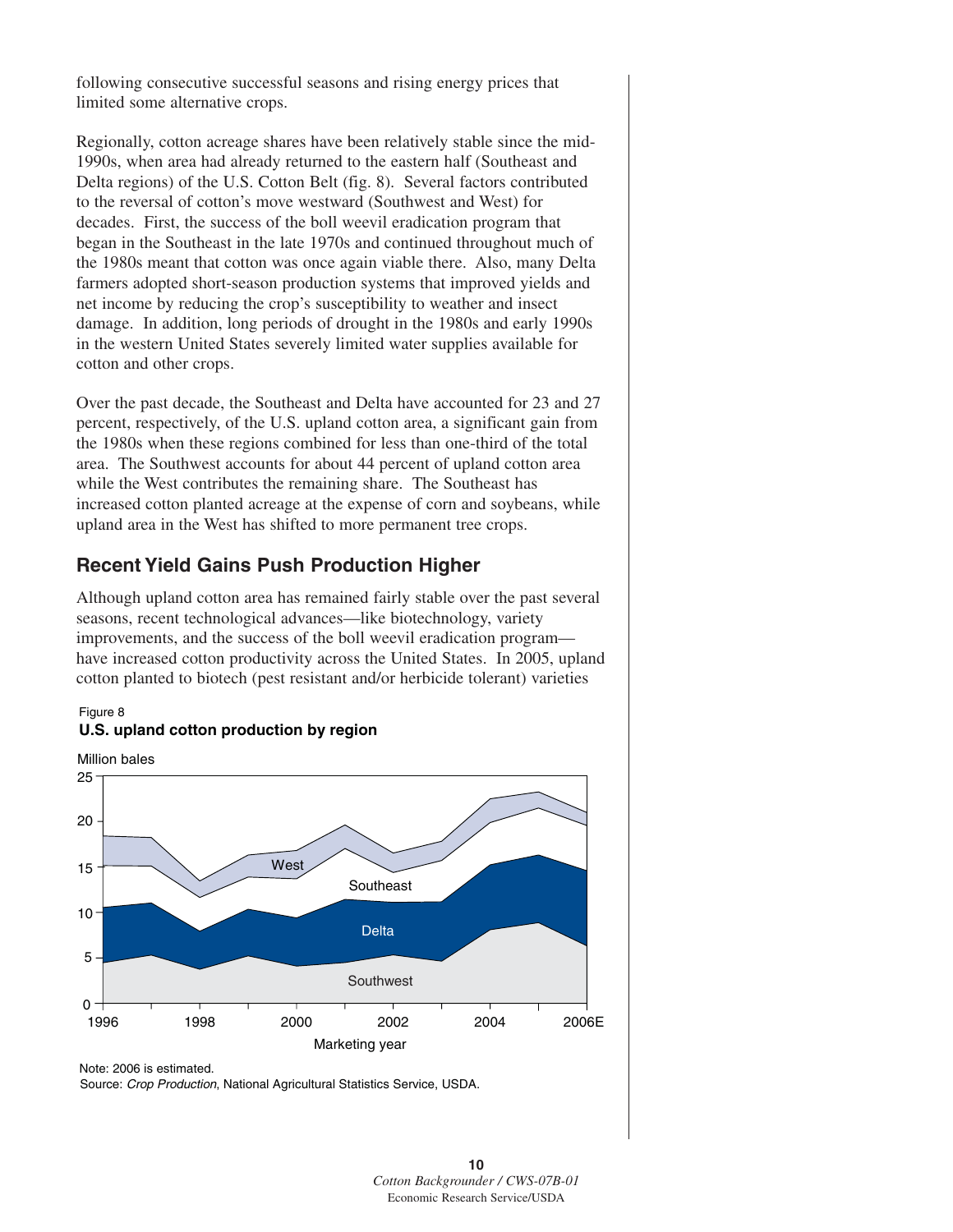accounted for nearly 80 percent of total acreage, compared with about 50 percent just 6 years ago. More intensive management systems and increased area under irrigation have also raised U.S. cotton productivity.

Weather is a chief determinant of upland cotton yields. Excellent growing conditions in 2004 and 2005, along with improved varieties, produced a record yield in 2004 (fig. 9) and a record crop in 2005. The yield of 843 pounds per harvested acre in 2004 was well above the preceding 3-year average of 689 pounds. In 2005, additional area, a second consecutive season of favorable growing conditions, and a very low abandonment rate (3 percent) pushed upland production to more than  $23$  million bales.<sup>3</sup> Back-toback record crops provided an available U.S. cotton supply not seen since the mid-1960s.

#### Figure 9 **U.S. upland cotton area and yield**



<sup>3</sup>The abandonment rate is the percentage of planted area that is not harvested. During the 1996-2005 seasons, abandonment averaged 10 percent but ranged between 3 and 20 percent.

Source: *Crop Production*, National Agricultural Statistics Service, USDA.

Note: 2006 is estimated.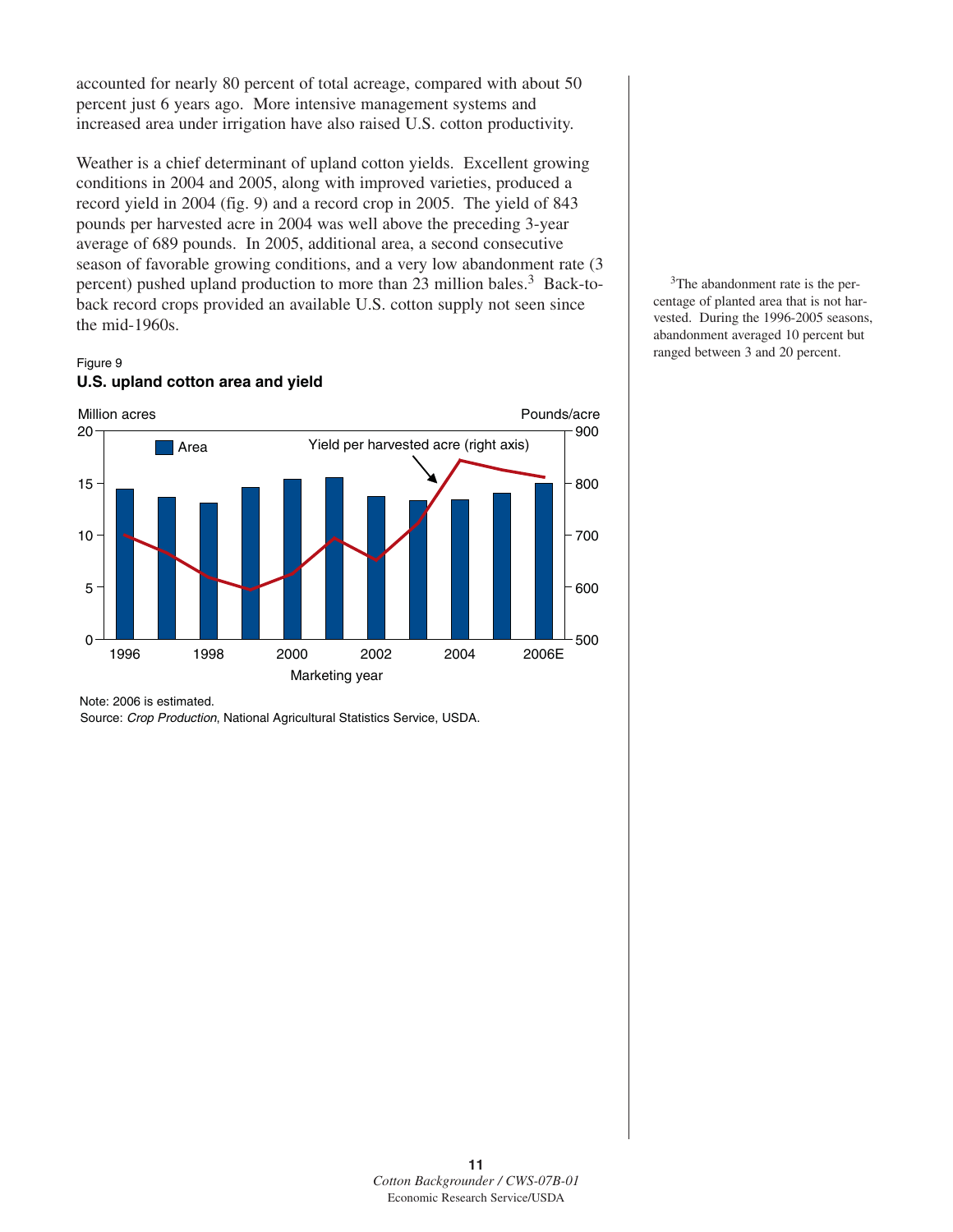# **U.S. Cotton Farm and Financial Characteristics**

U.S. cotton farms and their operators are similar in many respects to those of other crops, but are very different in some key areas. According to data from the 2003 Agricultural Resource Management Survey (ARMS), farms growing cotton tend to be larger than those growing other crops (table 1), with aboveaverage gross farm incomes, government payments, farm expenses, net incomes, farm asset values, and debt-to-asset ratios.

Large farm operations are more likely to be organized into partnerships, and cotton farms are no exception. Partnerships allow operators to pool their resources to achieve economies of scale and to combine their talents in managing the farm operation. Cotton farm operators are also more likely to list farming as their occupation and to have completed high school and college compared with other farm operators.

# **Cotton Farms Are Higher Risk, Higher Reward**

Cotton farms in 2003 generated an average net cash income of \$127,354 per farm, far more than the average of \$11,568 for noncotton farms in the cotton production regions (table 1). The higher average income generated on cotton farms is mainly due to their larger farm operations. Cotton farms averaged 1,199 acres per farm, compared with 376 acres for noncotton farms. Cotton farms' average ratio of cash expenses to gross cash income was 71 percent, compared with 91 percent for noncotton farms. This means that cotton farms could generate \$100 of gross income with less expenditures. Larger farms can achieve economies of scale by spreading management, labor, and machinery costs over more units of output, thus gaining an advantage over smaller farms.

Cotton farm operations averaged higher debt-to-asset ratios than noncotton farms in cotton production regions. Higher values for this statistic indicate more risk of financial difficulties in periods of low prices and income. However, on average, cotton farms were financially solvent based on their average debt-to-asset ratios and net cash incomes. In 2003, 76 percent of cotton farms more than covered their cash expenses from farming with their gross cash incomes (fig. 10). Farms can remain in production in the short term if they can cover their cash costs from their gross cash income and from other cash sources such as off-farm work. Without government payments included in gross cash income, only 61 percent of cotton farms were able to cover cash expenses in 2003.<sup>4</sup> Thus, government payments allowed an additional 15 percent of cotton farms to obtain positive net cash incomes.

Total government payments averaged \$60,315 per cotton farm in 2003, compared with \$3,121 per noncotton farm in cotton producing States. Direct, countercyclical, and loan deficiency payments comprise most of the payments. In 2003, government payments contributed 14 percent of gross cash income on cotton farms, compared with 5 percent for noncotton farms.<sup>5</sup>

4Government payments consist of payments for direct, countercyclical (CCP), loan deficiency (LDP), marketing loan gains (MLG), net value of commodity certificates, peanut quota buyouts, milk income loss contracts (MIL), agricultural disaster (including disaster assistance and market loss), Conservation Reserve Program (CRP), Wetland Reserve Program (WRP), Environmental Quality Incentives Program (EQIP), and other Federal, State, or local government agricultural program payments.

5While the ARMS data provide a detailed snapshot of government payments to cotton operations in 2003, payments can vary significantly with price, as discussed later in the section, "Government Payments: Important to Cotton Sector Revenues."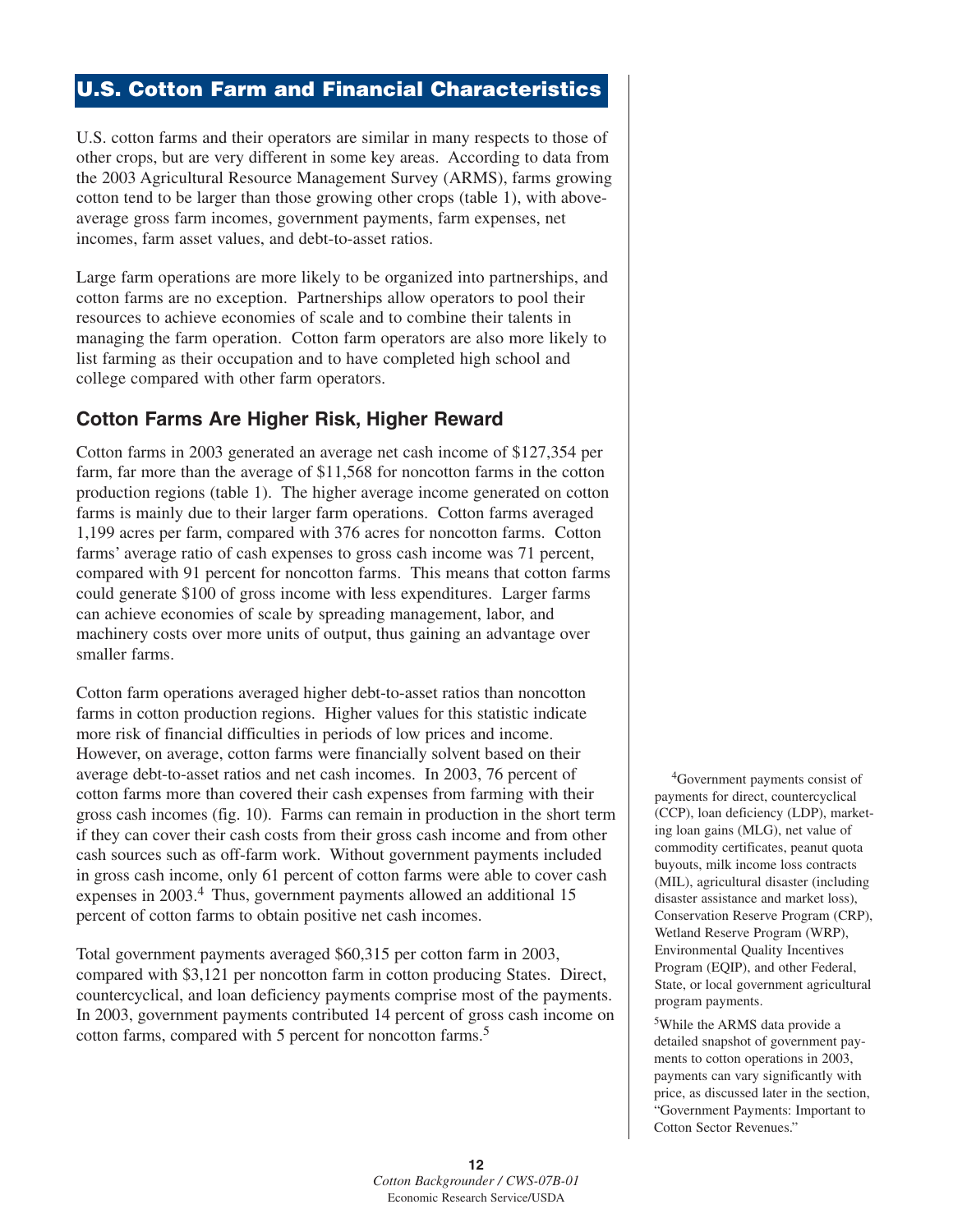#### Table 1 **Characteristics of U.S. cotton farms and their operators, by specialization and versus noncotton farms, 2003**

|                                             | Cotton farms    |                    |                |                       |  |
|---------------------------------------------|-----------------|--------------------|----------------|-----------------------|--|
| Item                                        | Specialized (A) | Nonspecialized (B) | All            | Noncotton farms (C) 1 |  |
| Percent of farms                            | 63              | 37                 | 100            | 97                    |  |
| Percent of cotton production                | 71              | 29                 | 100            | $\mathbf 0$           |  |
| Cotton as percent of value of production    | 75 BC           | 19 AC              | 41             | $0$ AB                |  |
| Total operated acres per farm               | 1,029 BC        | 1,491AC            | 1,199          | 376 AB                |  |
| Owned and operated                          | 318 C           | 475 C              | 375            | 217 AB                |  |
| Rented                                      | 703 C           | 1,013 C            | 817            | 143 AB                |  |
| Cropland acres                              | 880 C           | 1,136 C            | 974            | 114 AB                |  |
| Harvested cotton acres                      | 521 BC          | 301 AC             | 440            | 0 AB                  |  |
|                                             |                 |                    |                |                       |  |
| Number of commodities per farm              | 2.3 BC          | 4.1 AC             | 2.9            | 1.5AB                 |  |
| Percent of farms producing:                 |                 |                    |                |                       |  |
| Corn                                        | 15 BC           | 47 AC              | 27             | 4 AB                  |  |
| Sorghum                                     | 16 <sub>C</sub> | *20 C              | 18             | 3 AB                  |  |
| Soybean                                     | 18 BC           | 30 AC              | 23             | 5 AB                  |  |
| Cattle                                      | 13 BC           | *34 AC             | 21             | 54 AB                 |  |
| Wheat                                       | 17 BC           | 45 AC              | 27             | 6 AB                  |  |
| Peanut                                      | 12 BC           | 27 AC              | 18             | $0$ AB                |  |
| Operator occupation (percent):              |                 |                    |                |                       |  |
| Farming                                     | 82 BC           | 91 AC              | 85             | 30 AB                 |  |
| Nonfarm                                     | 14 BC           | $*4AC$             | 11             | 48 AB                 |  |
| Retired                                     | *3 C            | $*2C$              | *3             | 22 AB                 |  |
| Operator age (mean)                         | 54              | 54                 | 54             | 57                    |  |
| Less than 50 years (percent)                | 35              | 36                 | 35             | 29                    |  |
| 65 or more (percent)                        | $*25$           | *28                | 26             | 30                    |  |
| Operator education (percent):               |                 |                    |                |                       |  |
| High school                                 | 93 C            | 92 C               | 93             | 88 AB                 |  |
| Completed college                           | 28              | 22                 | 26             | 21                    |  |
| Farm organization (percent):                |                 |                    |                |                       |  |
| Sole or family proprietor                   | 78 C            | 61 C               | 72             | 92 AB                 |  |
| Partnership                                 | 14 <sub>C</sub> | *30 C              | 20             | 4 AB                  |  |
| Family corporation                          | $*6C$           | *7 C               | $\overline{7}$ | 3 AB                  |  |
| Gross cash income per farm (dollars)        | 346,655 BC      | 594,895 AC         | 437,858        | 61,122 AB             |  |
| Crop cash receipts                          | 237,747 BC      | 374,600 AC         | 288,026        | 28,682 AB             |  |
| Livestock cash receipts                     | *2,079 C        | **54,918           | **21,492       | 22,814 A              |  |
| Government payments                         | 57,663 C        | 64,880 C           | 60,315         | 3,121 AB              |  |
| Federal crop insurance                      | 8,227 C         | 11,290 C           | 9,352          | 637 AB                |  |
| Cash production expenses                    | 241,297 BC      | 429,668 AC         | 310,504        | 55,554 AB             |  |
| Net cash income                             | 105,358 C       | 165,227 C          | 127,354        | 11,568 AB             |  |
|                                             |                 |                    |                |                       |  |
| Farms with government payments (percent)    | 92 C            | 95 C               | 93             | 28 AB                 |  |
| Farms with Federal crop insurance (percent) | 30 C            | 32 C               | 31             | 4 AB                  |  |
| Household income per farm family (dollars)  | 122,054 C       | 178,029 C          | 142,463        | 71,447 AB             |  |
| Farm income                                 | 77,668 BC       | 134,379 AC         | 98,345         | 5,129 AB              |  |
| Off-farm income                             | 44,386 C        | 43,650 C           | 44,118         | 66,318 AB             |  |
| Earned income from business or job          | 33,798 C        | *32,330 C          | 33,263         | 50,481 AB             |  |
| Percent with off-farm business or job       | 58 C            | 57                 | 57             | 71 A                  |  |
| Average value per farm (dollars):           |                 |                    |                |                       |  |
| Farm assets                                 | 801,503 BC      | 1,378,905 AC       | 1,013,639      | 602,933 AB            |  |
| Farm debt                                   | *113,063 C      | *164,006 C         | 131,779        | 50,000 AB             |  |
|                                             |                 |                    |                |                       |  |

Source: 2003 USDA Agricultural Resource Management Survey. Coefficient of Variation = (Standard Error/Estimate)\*100.

\* indicates that CV is greater than 25 and less than or equal to 50. \*\* indicates that CV is above 50.

A, B, and C mean significant differences with indicated column based on t-statistics at a 90 percent confidence level or higher. 1Include data on noncotton farms in cotton producing States of AL, AZ, AR, CA, FL, GA, KS, LA, MS, MO, NM, NC, OK,

SC, TN, TX, and VA.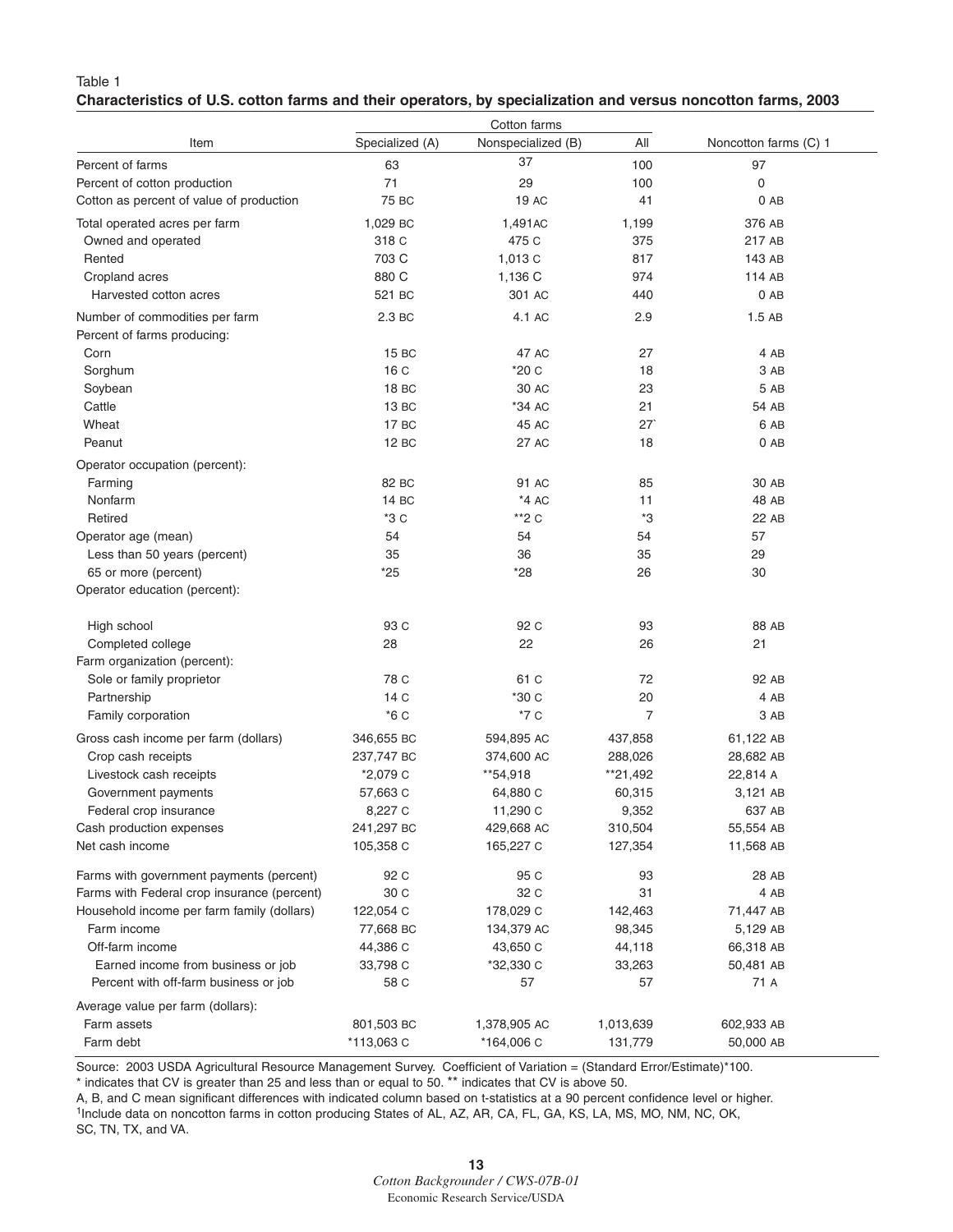



Data source: USDA 2003 Agricultural Resource Management Survey and ERS calculations.

# **Cotton Farm Characteristics Differ by Region**

Cotton farm characteristics did differ among regions in 2003, but the differences were not always statistically significant and may be due to chance (table 2). For example, net cash income on cotton farms ranged from \$82,437 in the Southwest to \$223,780 in the West, but statistically speaking, these cotton farms did not generate significantly different average net cash incomes from farming.<sup>6</sup> In addition, the average household income of cotton operators did not differ in a statistically significant way. However, many other items were significantly different, and are noted in table 2.

Southeast cotton farms accounted for 31 percent of all cotton farms and produced 25 percent of the value of production.<sup>7</sup> Southeast farms were the smallest in terms of cotton acreage as well as total operated acreage. They ranked third in cotton yields as Southeast producers were the least likely among all regions to irrigate their cotton. However, Southeast cotton farms were more diversified, averaging 3.5 commodities per farm in 2003 versus 2.9 or less commodities for the other farms. Southeast cotton farms were more likely to raise wheat, peanuts, or tobacco, and had the greatest likelihood of a family member employed off-farm.

Delta cotton farms represented 24 percent of all cotton farms and 35 percent of the cotton value of production. $8$  Average cotton acreage and total farm acreage were not significantly different from those in the Southwest and West. However, Delta cotton farmers owned less farm acreage than Southwest and West cotton farmers. Yields in the Delta were second highest. About half of the Delta cotton farms also raised soybeans and a quarter grew corn.

The Southwest contained 38 percent of U.S. cotton farms and produced 25 percent of the cotton value.9 Average cotton yields were lowest among all the regions due to the hot, dry climate and low percentage of irrigated acreage. The Southwest's climate limits the choice of crops that can be grown profitably, so cotton farms there are more likely to grow wheat and sorghum as low-cost alternatives.

<sup>6</sup>Since the sample sizes were small and there is a wide range of values for income (including negative values), the variances around these sample means are relatively large and overlapping. Therefore, we cannot rule out that the population means are not different.

7The Southeast region consists of farms in Virginia, North Carolina, South Carolina, Georgia, Alabama, and Florida.

<sup>8</sup>The Delta region consists of farms in Tennessee, Mississippi, Arkansas, Louisiana, and Missouri.

<sup>9</sup>The Southwest region consists of farms in Kansas, Oklahoma, and Texas.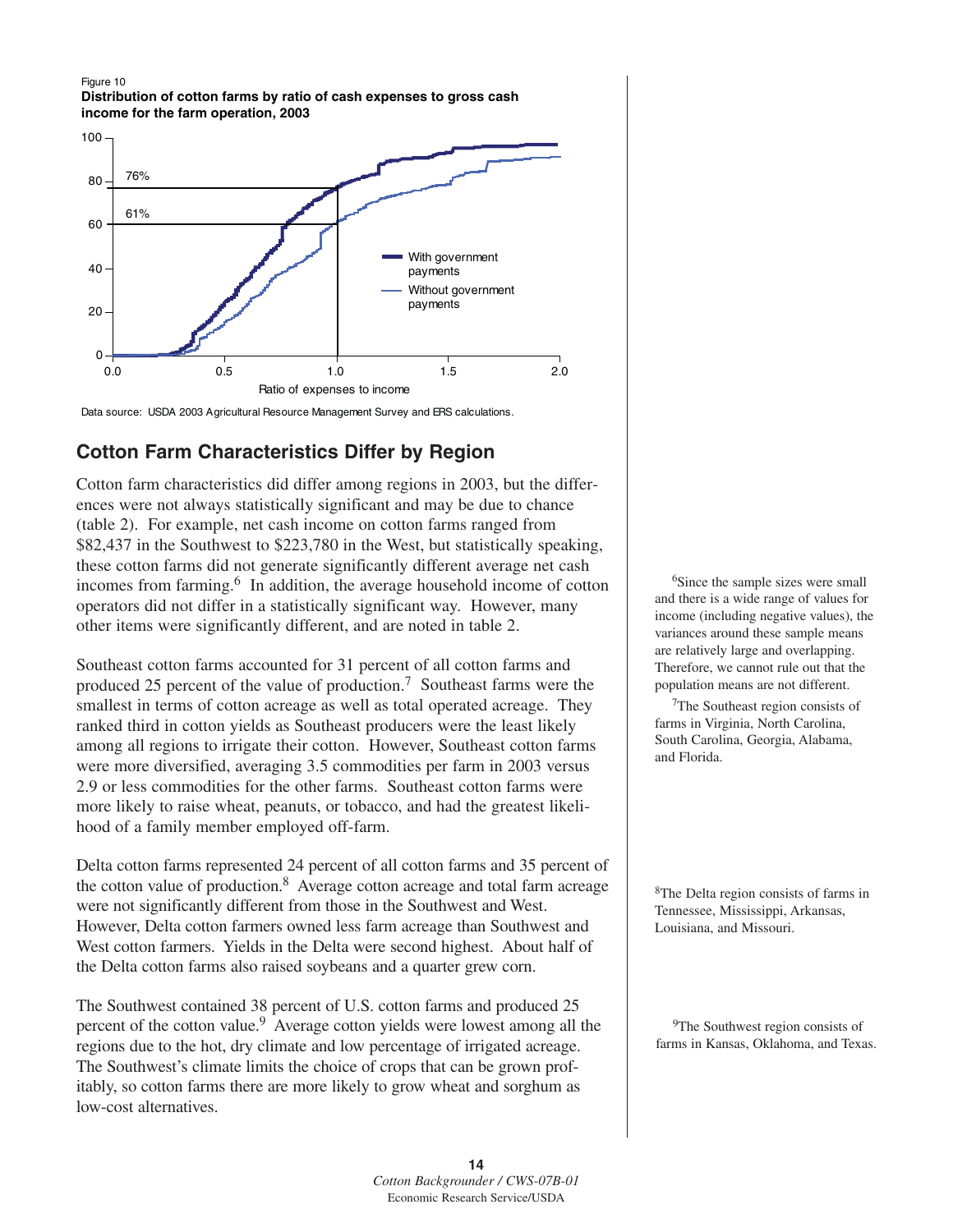#### Table 2 **Characteristics of U.S. cotton farms and their operators, by region, 20031**

| Item                                        | Southeast (A)    | Delta (B)                | Southwest (C)      | West (D)                         |
|---------------------------------------------|------------------|--------------------------|--------------------|----------------------------------|
| Percent of farms                            | 31               | 24                       | 38                 | $\overline{7}$                   |
| Percent of cotton production                | 25               | 35                       | 25                 | 16                               |
| Cotton as percent of value of production    | 41 BD            | 60 ACD                   | 43 B               | *24 AB                           |
| Total operated acres per farm               | 852 CD           | $*1,203$                 | 1,459 A            | 1,270 A                          |
| Owned and operated                          | 328 D            | 209 CD                   | 463 B              | 650 AB                           |
| Rented                                      | 506 C            | *993                     | 995 AD             | 616 C                            |
| Cropland acres                              | 664 CD           | $*1,136$                 | 1,093 A            | 1,117 A                          |
| Harvested cotton acres                      | 346 CD           | *538                     | 448 A              | 468 A                            |
| Number of commodities per farm              | 3.5 BCD          | 2.4A                     | 2.9A               | 2.9A                             |
| Percent of farms producing:                 |                  |                          |                    |                                  |
| Corn                                        | 36 D             | *26 D                    | $*25D$             | **4 ABC                          |
| Sorghum                                     | $*$ 1 BC         | $*10$ ACD                | 39 ABD             |                                  |
| Soybeans                                    | 32 CD            | *50 CD                   | $*2$ ABD           | $0$ ABC                          |
| Cattle                                      | *26 BD           | $*$ 4 AC                 | *30 BD             | $*2AC$                           |
| Wheat                                       | 19 BCD           | $*10$ ACD                | 43 AB              | 37 AB                            |
| Hay                                         | $*6$ BD          | $*$ <sup>0</sup> ACD     | $*6$ BD            | 53 ABC                           |
| Peanuts                                     | 49 BCD           | $\overline{\phantom{0}}$ | $*6$ ABD           | $\overbrace{\phantom{12322111}}$ |
| Tobacco                                     | 20 BCD           | 0A                       | 0 A                | 0 A                              |
| Operator occupation (percent):              |                  |                          |                    |                                  |
| Farming                                     | 82 B             | 92 AC                    | 84 B               | 84                               |
| Nonfarm                                     | $*16$ BD         | $*5AC$                   | $*12$ BD           |                                  |
| Retired                                     | **2              | **2                      | $*$ <sup>*</sup> 4 | **3                              |
| Operator age (mean)                         | 51 C             | 53                       | 57 A               | 53                               |
| Less than 50 years (percent)                | 46 C             | $*35$                    | 25 A               | 39                               |
| 65 or more (percent)                        | 18               | **32                     | 32                 | $*16$                            |
| Operator education (percent):               |                  |                          |                    |                                  |
| High school                                 | 87 BD            | 97 AD                    | 93 D               | <b>100 ABC</b>                   |
| Completed college                           | 18 <sub>CD</sub> | $*25$                    | 27 AD              | 46 AC                            |
| Farm organization (percent):                |                  |                          |                    |                                  |
| Sole/family proprietor                      | 80 D             | 76 D                     | 69 D               | *41 ABC                          |
| Partnership                                 | 13D              | *19 <sub>D</sub>         | **20 D             | 47 ABC                           |
| Family corporation                          | $^*6$            | $*3c$                    | *9 в               | *8                               |
| Gross cash income per farm (dollars)        | 365,965 D        | *517,517 D               | 309,534 D          | 1,139,032 ABC                    |
| Crop cash receipts                          | 245,014 CD       | *417,789 CD              | 141,287 ABD        | 805,013 ABC                      |
| Livestock cash receipts                     | **4,647          | **2,969                  | **49,836           | **3,984                          |
| Government payments                         | 56,715 D         | $*64,794$                | 53,469 D           | 96,016 AC                        |
| <b>Direct</b>                               | 23,151 CD        | $*37,131$                | 28,796 AD          | 49,198 AC                        |
| CCP and LDP                                 | 22,399 CD        | *23,109 D                | 13,643 AD          | 43,044 ABC                       |
| CRP, WRP, and EQIP                          | 1,025            | $*1,593$                 | $*1,392$           | $**1,100$                        |
| Other                                       | *10,140 BD       | 2,961 AC                 | 9,638 BD           | **2,674 AC                       |
| Federal crop insurance                      | 10,990 BD        | *1,688 AC                | 13,913 BD          | *3,677 AC                        |
| Cash production expenses                    | 236,958 D        | *350,144 D               | 227,097 D          | 915,251 ABC                      |
| Net cash income                             | 129,007          | *167,373                 | *82,437            | **223,780                        |
| Farms with Government payments (percent)    | 94               | 91                       | 95                 | 92                               |
| Farms with Federal crop insurance (percent) | 38 BD            | $*10$ AC                 | 42 BD              | $*9AC$                           |
|                                             |                  |                          |                    | $-Continued$                     |

 $\bar{z}$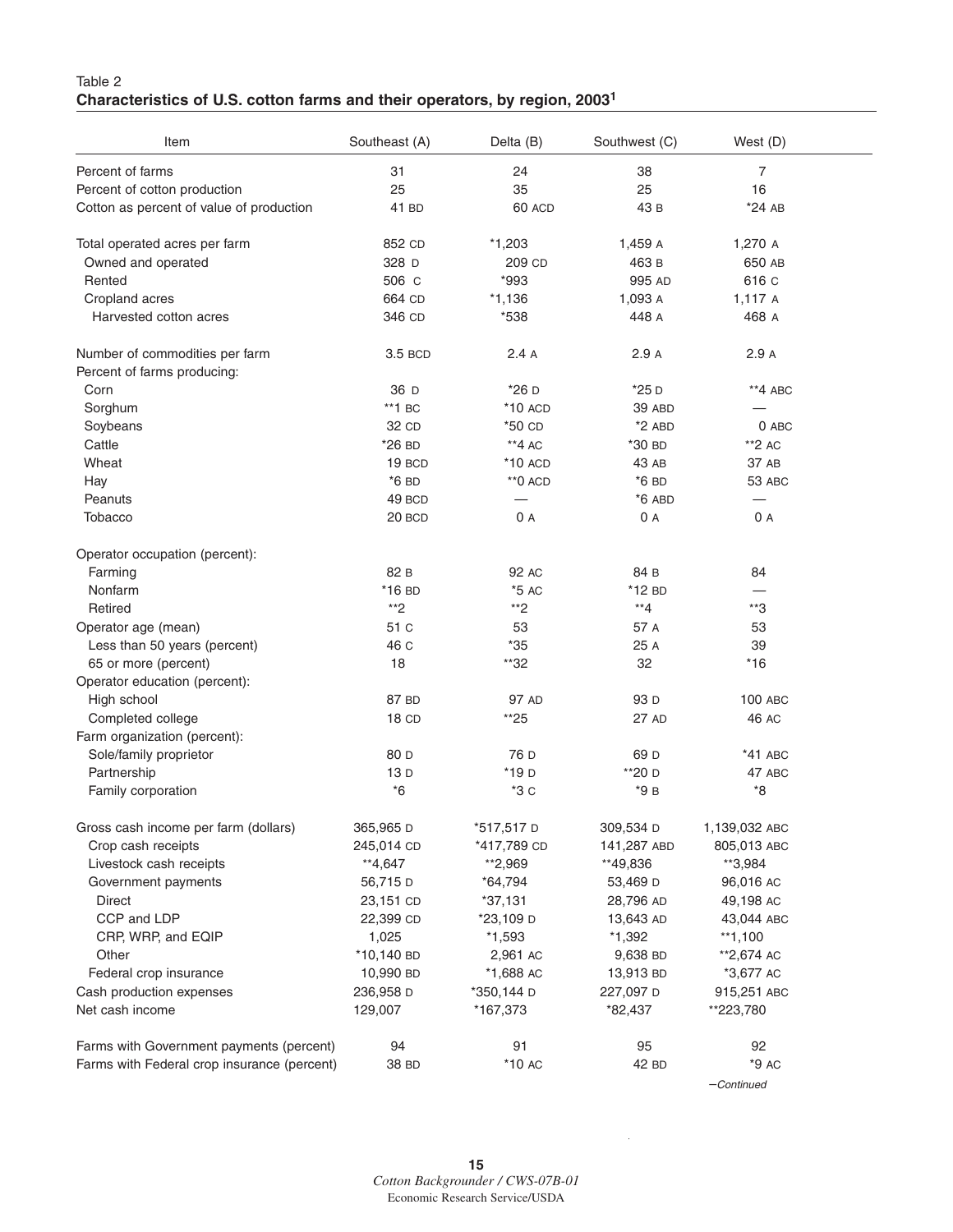| -Table 2 Continued                         |              |            |            |               |  |
|--------------------------------------------|--------------|------------|------------|---------------|--|
| Household income per farm family (dollars) | 132.367      | *149.119   | 125,813    | *265.081      |  |
| Farm income                                | 88,542       | *116.388   | 75.153     | **216.363     |  |
| Off-farm income                            | 43.825       | 32,731 CD  | 50,660 B   | 48.718 B      |  |
| Earned income from business or job         | 35,870 B     | *20,995 A  | 39,898     | 26,633        |  |
| Percent with off-farm business or job      | 69 CD        | *51        | 53 A       | 51 A          |  |
| Average value per farm (dollars):          |              |            |            |               |  |
| Farm assets                                | 1,071,418 CD | *693,864 D | 773,216 AD | 3,038,685 ABC |  |
| Farm debt                                  | 108,392 D    | *83,516 D  | 100,061 D  | *545,749 ABC  |  |
|                                            |              |            |            |               |  |

Source: USDA 2003 Agricultural Resource Management Survey. Coefficient of Variation (CV) = (Standard Error/Estimate) x 100. \* indicates that CV is greater than 25 and less than or equal to 50. \*\* indicates that CV is above 50.

—- = Data insufficient for disclosure. A, B, C, and D mean significant differences with indicated column based on t-statistics at a 90 percent confidence level or higher. Southeast includes VA, NC, SC, GA, AL, and FL. Delta includes TN, MO, AR, MS, and LA. Southwest includes KA, OK, and TX. West includes NM, AZ, and CA.

Cotton farms in the West differ markedly from cotton farms in the other regions.<sup>10</sup> The West accounted for only 7 percent of cotton farms in 2003, but produced 16 percent of U.S. cotton as a result of high yields. Cotton yields in California averaged nearly 2.75 bales per acre, versus 1 bale in Texas. Cotton farms in the West harvested 468 acres of cotton per farm, about the same as Delta and Southwest farms. The dry climate in the West limited the types of crops grown there. About half of the cotton farms also raised hay, while just over a third grew wheat.

Cotton farms in the West averaged more gross cash income and higher cash expenses, but their average net cash income did not differ significantly from cotton farms in other regions. The high percentage of irrigated cotton acreage in the West likely contributed to their higher gross incomes and expenses. Western cotton farms received the most government payments per farm, \$96,016, but had the lowest ratio of government payments to gross cash income at 8 percent, compared with 13-17 percent in other regions.

Western cotton farmers also owned the most acreage per farm, had the highest ratio of owned-to-operated acreage, and had the highest value of farm assets and equity. Pooling of resources may have resulted in more owned land in Western cotton operations since they are more likely to be organized as partnerships—47 percent compared with 20 percent or less for farms in the other regions.

# **Specialized Cotton Operations Dominate, But Nonspecialized Farms Important Too**

Farm operations more reliant on cotton are likely to see greater impact from changes in cotton supply and demand, resulting from either altered farm policy or from market or production conditions that influence the cotton markets. For analytical purposes, cotton farms were divided into specialized and nonspecialized operations based on the composition of their value of production. Specialized cotton farms were those where half or more of the value of production was derived from cotton; nonspecialized cotton farms derived less than half their value of production from cotton.

In 2003, 63 percent of U.S. cotton farms specialized in cotton (table 1). These farms produced 71 percent of the value of U.S. cotton production on

10The West region consists of farms in New Mexico, Arizona, and California.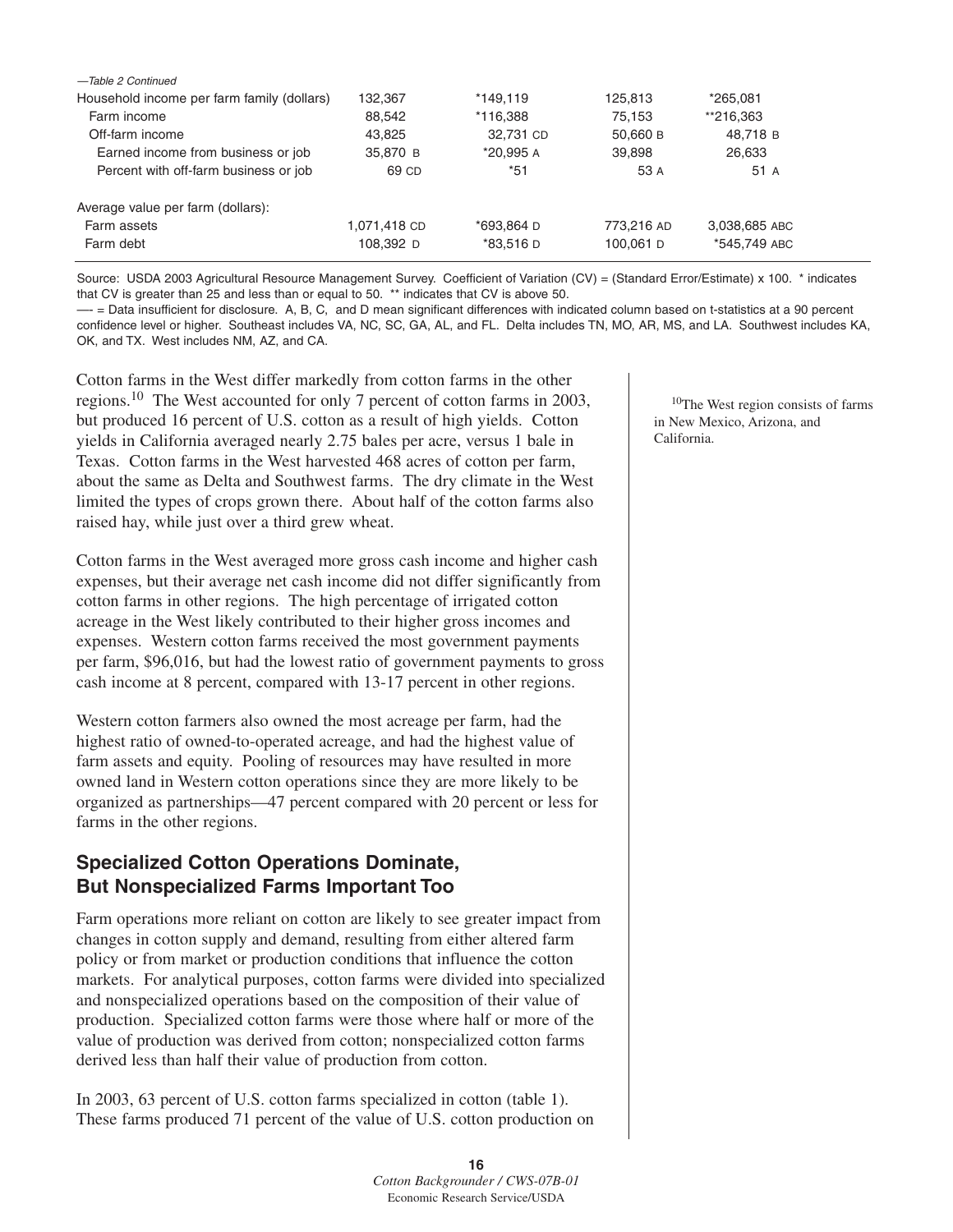half of their 1,029 acres per farm. Nonspecialized cotton farms accounted for 37 percent of all cotton farms and produced 29 percent of the cotton value of production. Nonspecialized cotton farms operated more total acreage, an average of 1,491 acres per farm, but had only 20 percent of their acres committed to cotton production. Consequently, nonspecialized cotton farms were diversified operations that were more likely to raise corn, soybeans, wheat, peanuts, and cattle than specialized cotton farms. With farm income derived from multiple agricultural commodities, nonspecialized cotton farms were less vulnerable to shocks to any particular commodity market; specialized cotton farm operations were more vulnerable to swings in income from changing cotton prices or yields.

Specialized cotton farms generated, on average, lower gross cash incomes, cash expenses, and net incomes per farm than nonspecialized cotton farms. In 2003, net cash income from specialized cotton farms averaged \$105,358, compared with \$165,227 on nonspecialized farms. Specialized cotton farms are less efficient in generating \$100 in gross cash income. On average, it cost them \$70 to generate \$100 in income in 2003, compared with \$62 for nonspecialized cotton farms. In addition, government payments accounted for 17 percent of gross cash income for specialized cotton farms, versus 11 percent for nonspecialized cotton farms.

In 2003, household income averaged \$122,054 per family for specialized cotton farm operators, compared with \$178,019 for nonspecialized cotton operators. Although average farm income was higher for nonspecialized cotton farms, average off-farm income was nearly the same as for specialized cotton farms. Often, off-farm income is more stable than farm income; about 57 percent of the farm families on specialized and nonspecialized cotton farms had someone in the family working a nonfarm job or business in 2003.

# **Cotton Farm Household Income Varies Significantly**

The household income for cotton producers averaged \$142,463 in 2003 (table 1). In comparison, the household income for noncotton farms in cotton-producing States averaged \$71,447, just over half that of cotton producers.<sup>11</sup> Household income for all farm operators averaged \$68,597, while the U.S. household income averaged \$59,067 in 2003. For most farm households, income from off-farm sources exceeds income from the farm operation.12 However, cotton producers derive the majority of their family income from the farm. Often, large farm operations leave their operators with little time for nonfarm occupations, while higher farm incomes may lessen the need for these operators or their family members to earn off-farm income. Eleven percent of cotton producers listed nonfarm jobs or businesses as their main occupation, compared with 48 percent of noncotton farm operators (table 1).

Incomes received by cotton farm families vary widely. When grouped into household income quintiles (table 3), cotton producers' families in the lowest quintile had, on average, negative household incomes. In this category, many farm operations lost money and off-farm income often was not enough to cover the loss. Frequently, cotton producers in this quintile were

11Cotton farms are compared to farms not harvesting cotton in the States where cotton is usually produced. These States are Alabama, Arizona, Arkansas, California, Florida, Georgia, Kansas, Louisiana, Mississippi, Missouri, New Mexico, North Carolina, Oklahoma, South Carolina, Tennessee, Texas, and Virginia.

12Off-farm income includes income from off-farm businesses or jobs, Social Security payments, pensions, interest and dividends, gifts, royalties, rental properties, trusts, and other sources.